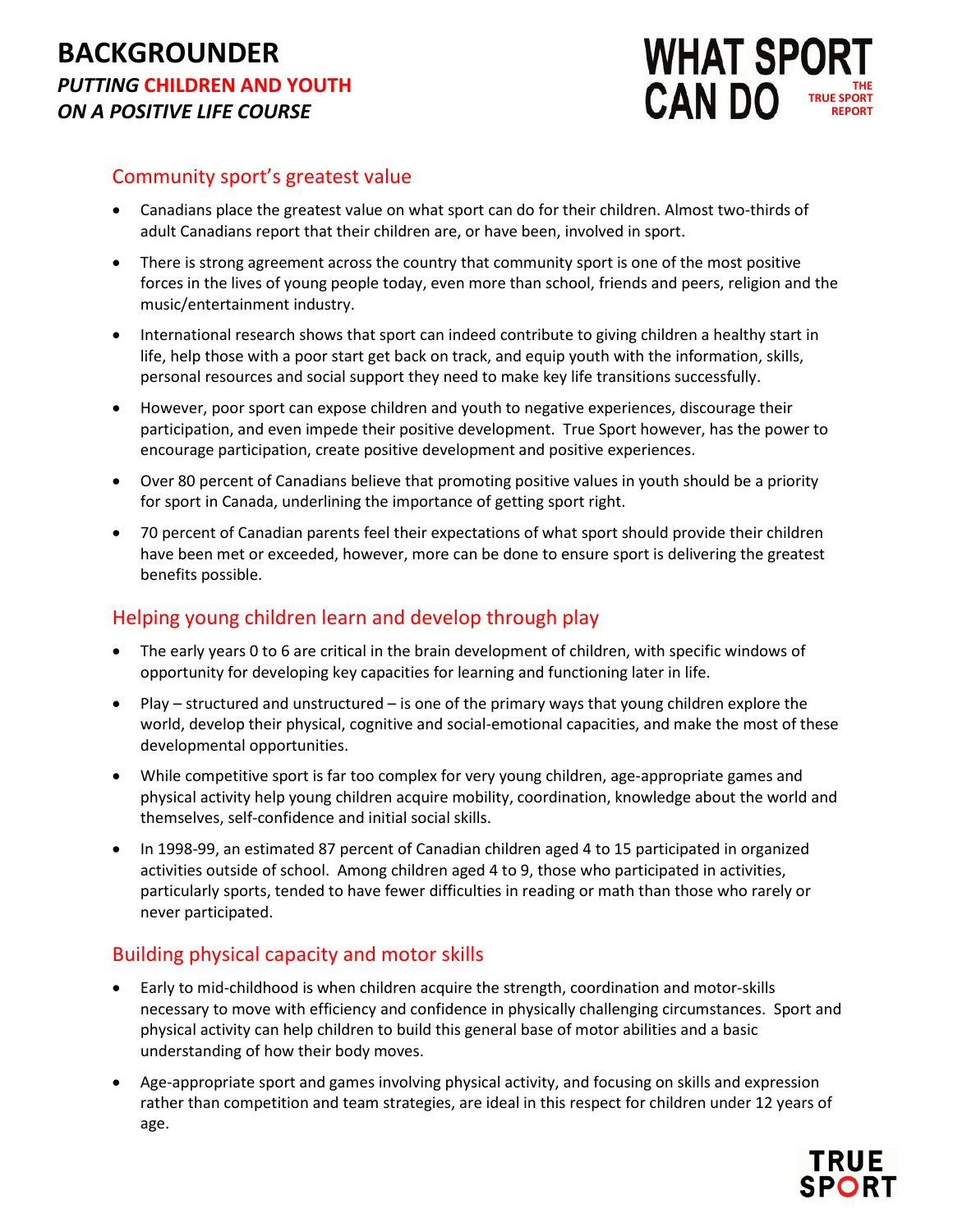

• As children get older, team strategies and competition can be introduced and sport used to enhance the development of specialized motor skills and patterns and to improve creativity, attention, balance, coordination, agility, strength, endurance, and knowledge. Evidence shows that it must be good sport – true sport.

# Keeping children and youth active and healthy

- Children and youth who are insufficiently physically active tend to be at higher risk for obesity, typetwo diabetes, disease, disability, and motor skill deficiencies.
- Regular participation in physical activity during childhood and adolescence can help:
	- o Build and maintain healthy bones, muscles and joints
	- o Control weight, build lean muscle and reduce fat
	- o Prevent or delay development of high blood pressure and reduce blood pressure in adolescents with hypertension
	- o Lower risk of cardiovascular disease
	- o Reduce feelings of anxiety and depression.

### Using sport to reduce youth health risk behaviours

- While athletes are at greater risk for accidental injuries than non-athletes, they are also more likely to eat healthily and weigh less, and less likely to smoke cigarettes, use drugs, engage in sexual activity, or be bored or hopeless.
- Sport programs can also serve as a platform for educating young people about HIV/AIDS and other heath risks, equipping them with information, skills and effective role models that can help them to protect themselves by adopting healthy lifestyle behaviours. Prominent athletes and local coaches who embody positive values and behaviours play a key role in this respect.
- Organized sport participation is generally associated with less antisocial behaviour, such as carrying a weapon or contemplating or attempting suicide, and with less engagement in violence. However, participation in highly competitive contact sports can, in some cases, foster excessive anxiety, and aggressive or violent behaviour.
- These cases appear to be largely driven by parents and coaches who over emphasize winning and directly or indirectly signal that aggressive behaviour is a valid means to victory. This underscores the importance of ensuring that those involved with youth sport reinforce positive true sport values rather than negative values on the rink and playing field.

# Benefits of sport for girls

- Girls benefit particularly from sport's potential protective effects against osteoporosis, anxiety, depression, suicide, and adolescent sexual activity and pregnancy.
- Girls' participation is also strongly linked to pro-education values, a greater sense of control over their own bodies, and more generalized feelings of empowerment, identity and self-direction that can help them overcome restrictive gender norms and participate more fully in society.

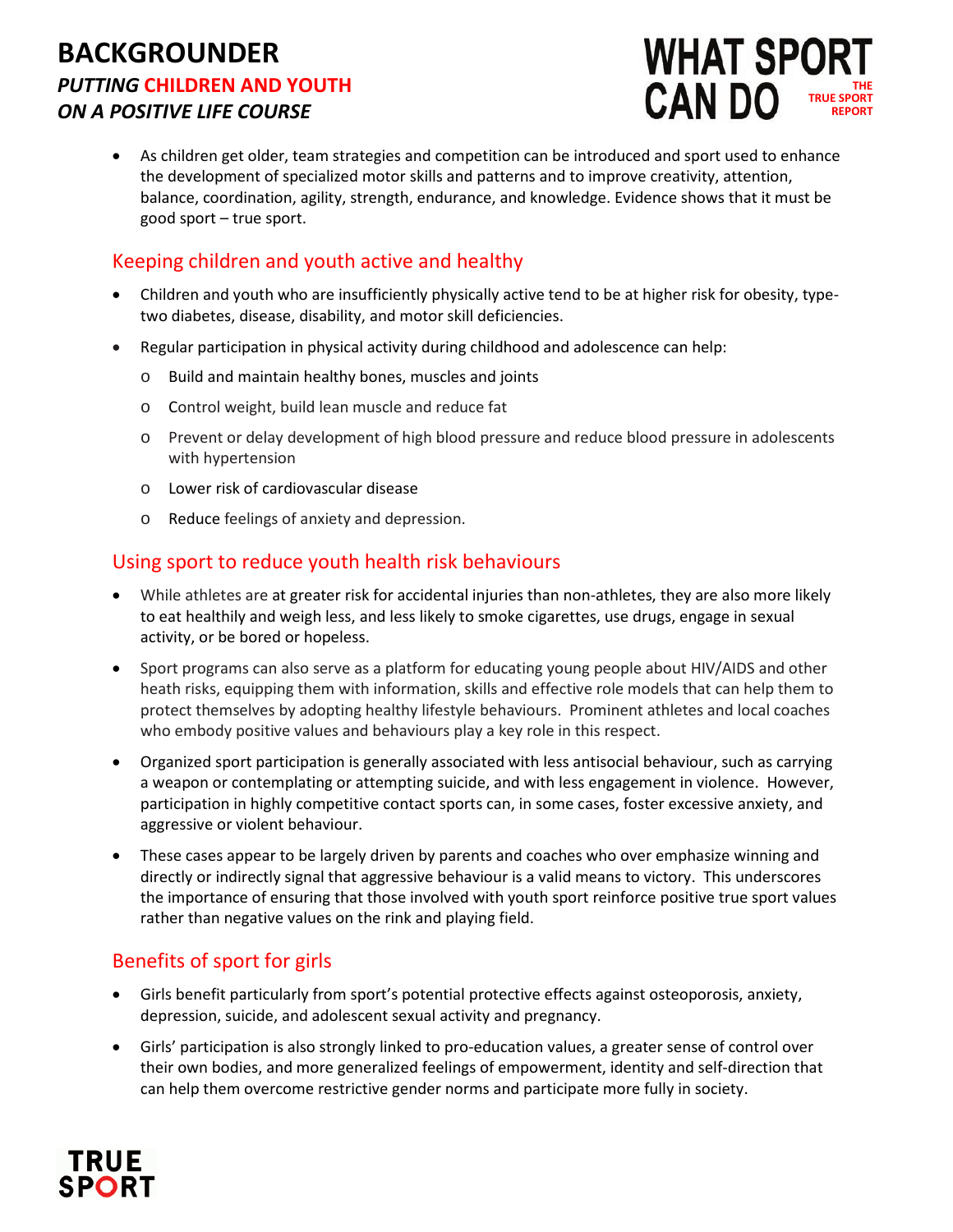

• Sport participation can also help undermine traditional gender stereotypes concerning academic aptitude, as studies have shown that girls' engagement in sport is linked to improved performance in science and mathematics.

# Fostering positive youth development

- Sport can also contribute positively to adolescent identity formation, a critical step in the transition from adolescence to adulthood. Young people who participate in sport score significantly higher on self-concept than those who do not, with girls benefiting even more than boys.
- Sport also facilitates friendships and positive social relations, which also play an important role in youth identity formation.
- Research tracking Canadian youth aged 12 to 15 showed an association between regular participation in sport activities and higher self-esteem and better health. Youth who rarely or never participated in organized sports were more likely to report having lower self-esteem and difficulties with friends.
- Youth who participated in organized sports regularly over the years were more likely to report that expressing their opinion was important and, looking ahead 5 years, had a more positive outlook on their personal futures.
- In a 2003 Ipsos-Reid survey of Canadians aged 12 to 21, respondents indicated that playing sports:
	- o Improved their health (99 percent);
	- o Helped them make friends (87 percent);
	- o Improved their feelings about themselves (85 percent);
	- o Helped them succeed at school (58 percent); and
	- o Helped them become more active with their family (54 percent).

#### Enhancing academic achievement

- Sport and physical education play an important role in school life, helping to improve young people's academic achievement levels, behaviour, attendance, health, and social skills.
- Physical exercise causes children and youth to experience a short-term state of relaxation marked by improved concentration, enhanced creativity and memory, better problem solving and task performance, and improved mood. In a school environment, this leads to a better learning environment and greater readiness of individual children to learn.
- Participation in school-based physical activities has been shown to result in considerably healthier social and academic self-concepts, while longitudinal research from the UK confirms that sport can contribute to identification with, and commitment to, school and school values.

#### Teaching positive values and life skills

• Sport offers young people a means to gain and enhance a range of life skills that can improve their chances of finding employment, raise their level of income, and make them more optimistic and willing to volunteer in the community.

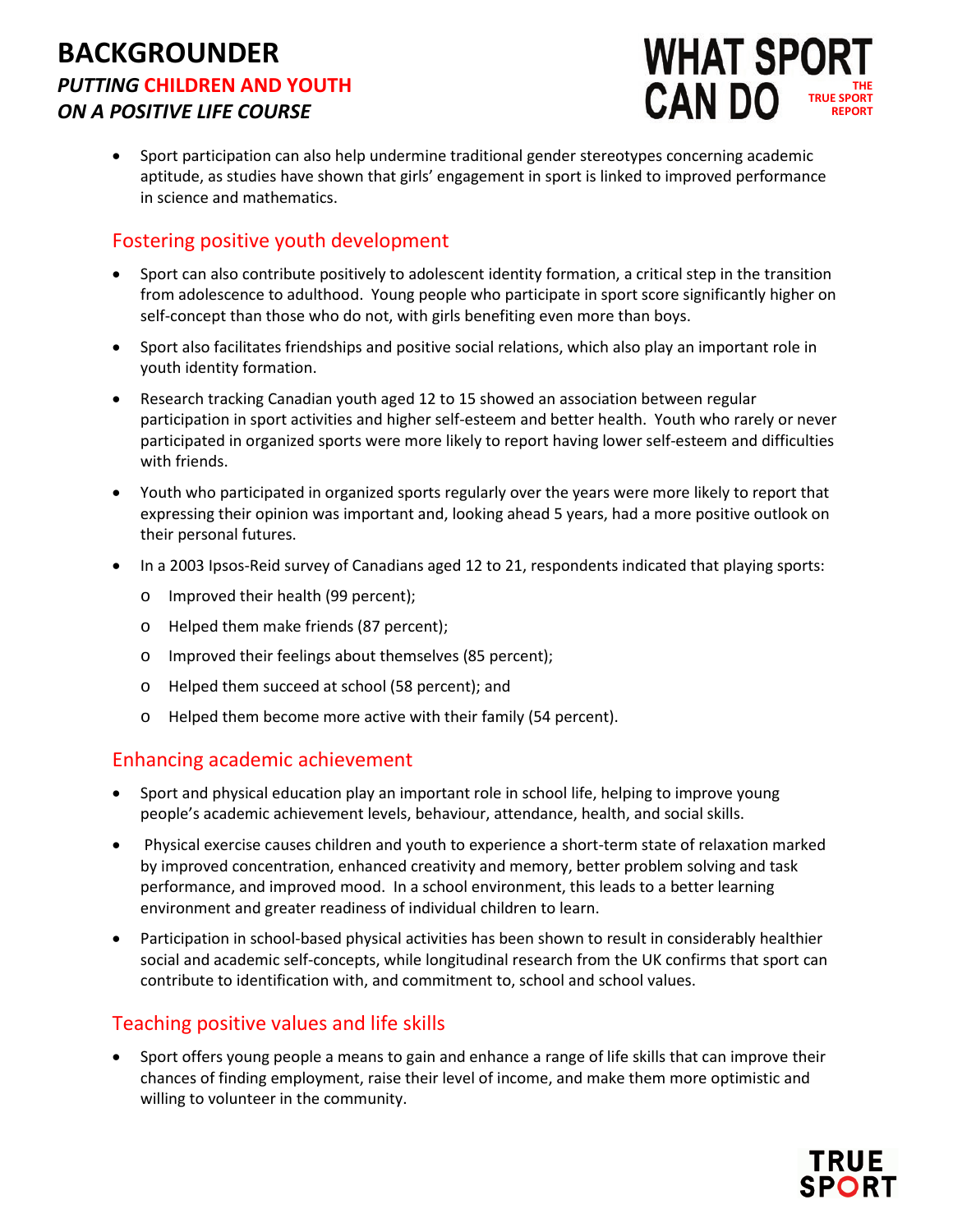

- Research undertaken by the *International Labour Organization* found that well-designed sport programs help youth to acquire many generic employment skills, as well as ethically based skills that employers particularly value such as volunteering, commitment to teamwork and team building, tolerance, and acceptance of rules.
- While the extent to which sport can specifically advance moral or character development is still debated, most researchers agree that, while performing sport skills does not inherently confer any moral benefit and sport experiences vary widely, the social interaction associated with sport participation offers the potential to influence moral development.
- Sport can potentially have a positive moral influence when it is true sport and fosters positive experiences, minimizes negative experiences, empowers youth, treats them as individuals, and systematically and consistently teaches fair play and sportsmanship.

### Preventing youth crime and gang involvement

- Research on youth participation in criminal gangs has shown that absence of a positive adult role model is the best predictor of gang membership and a key differentiating factor between gang and non-gang members.
- Youth who participate in sport are less likely to engage in delinquent behaviour and have lower rates of criminal arrest. This relationship tends to be strongest among disadvantaged youth and athletes in minor sport.
- Sport programs to prevent youth crime work best when they are holistic, values based, empowering, and delivered as part of a wider series of activities, in partnership with local renewal agencies and other groups. Purely recreational programs are unlikely to be very effective.
- International research has shown that after-school activities including sport, combined with graduation incentives, can encourage disadvantaged teens to complete high school, reduce youth arrests by as much as 71 percent, and increase attendance at post-secondary education by up to 26 percent.

# Providing positive adult role models

- A consistent positive relationship with a caring adult is a significant protective factor, helping to build resilience in children and youth and enabling them to better manage the challenges in their lives.
- Adult role models are one of the primary benefits sport offers young people and play a key part in determining whether sport programs exert a positive or negative influence. Character, fair play, and morals are learned by youth when the goals, attitudes *and* behaviour of the coach or teacher are moral, when they demonstrate the True Sport principles.
- Whether youth have positive or negative experiences depends largely on the adults involved parents, coaches, officials, and administrators – and the quality of coaching and mentoring. The values and practices employed by these adults can be enabling and enriching for young people, or they can drive them out of sport for a lifetime.